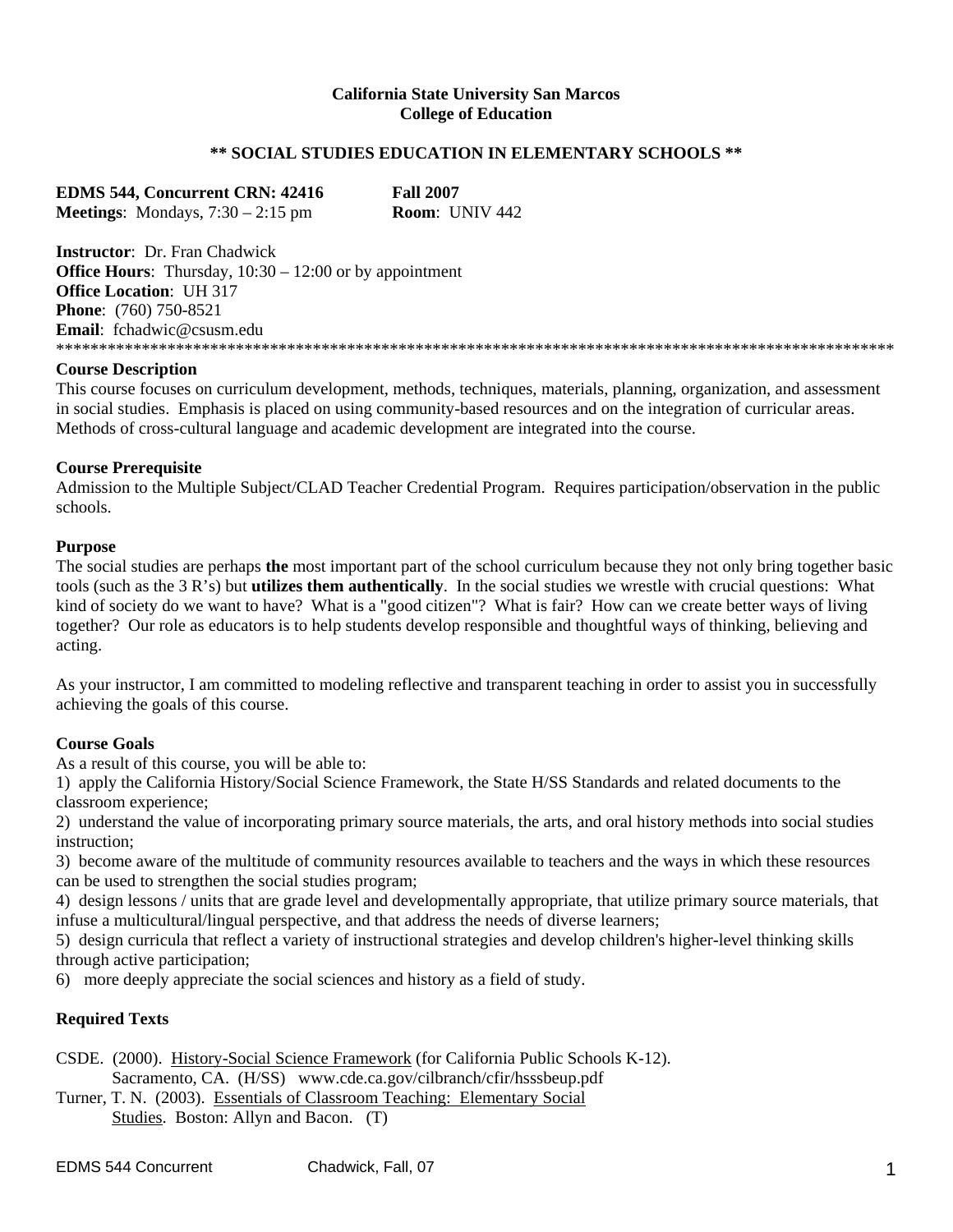*Additional readings from previously purchased, Successful Inclusive Teaching by Joyce Choate and handouts provided by the instructor will be required.* 

### **Professionalism/Dispositions**

Because this course is part of an accredited program leading to professional certification, students are expected to demonstrate behavior consistent with a professional career. Lack of professionalism in any of the following areas will alter the final grade:

1. Attend all class meetings. Due to the dynamic and interactive nature of courses in the College of Education, all students are expected to attend all classes and participate actively. Absences and late arrivals/early departures will affect the final grade. At a minimum, students must attend more than 80% of class time, or s/he may not receive a passing grade for the course at the discretion of the instructor. Individual instructors may adopt more stringent attendance requirements. Should the student have extenuating circumstances, s/he should contact the instructor as soon as possible.

For this class, if you are absent 1 day, your highest possible grade is a B. If you are absent 2 days, regardless of the reason, your highest possible grade is a C, which means you will not pass the course. Late arrivals and early departures **will affect** your final grade. **Absences do not change assignment due dates**. Late assignments will receive a reduction in points for each day late. Notify instructor in writing (email) as soon as possible if you are absent or know in advance you will not be attending class.

2. Interact professionally and collaborate responsibly with your colleagues and professor. Teacher education is a professional preparation program and students will be expected to adhere to standards of dependability, and academic honesty. Prepare carefully for class, and be ready to discuss readings and assignments **thoughtfully.** 

3. Each written assignment is expected to have a clear organizational presentation and be free of grammar, punctuation and spelling errors. **There will be a reduction in points for grammar, punctuation and spelling errors.** 

4. Complete all assignments on time. Late assignments will receive a 20% reduction in points for each day late. Occasionally a student may be asked to revise an assignment. If so, the revised work must be submitted no later than one week after it was returned and may not be eligible for full credit. If you are absent when an assignment is due, you may submit the work via email (except for Physical Model) so it is not counted late. Please request "return receipt" from your toolbar when submitting an assignment via email due to absence. Receipt of the assignment will be returned by the instructor if this option is utilized when email is sent by student.

### **University Writing Requirement**

Every course at CSUSM must have a writing requirement of at least 2500 words. In EDMS 544, the Field Trip Project, Oral History Project, Unit Plan, Mock Interview, and Literature Connection will collectively contain a minimum of 2500 words.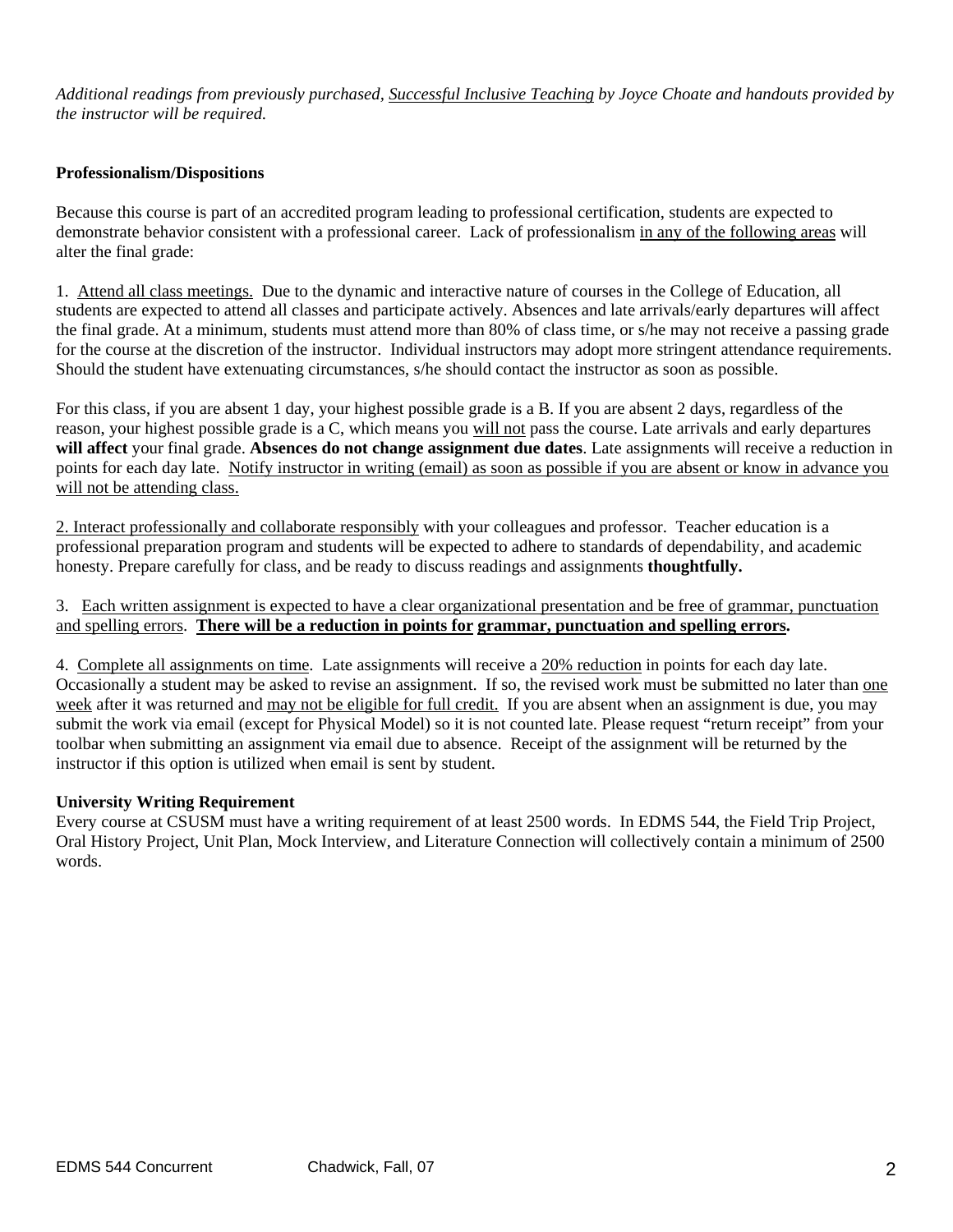### **California Commission on Teacher Credentialing**

### **Standards Alignment:**

The course objectives, assignments, and assessments have been aligned with the CTC standards for the Multiple Subjects Credential. Be sure to incorporate artifacts from this class into your final comprehensive portfolio. **Your professional portfolio (Taskstream) entries must be completed for TPE#1A, and TPE#11 in order to receive a passing grade for this course**.

### **Teacher Performance Expectation Competencies (TPE)**

The course objectives, assignments, and assessments have been aligned with the CTC standards for the Multiple Subject Credential. This course is designed to help those seeking a California teaching credential to develop the skills, knowledge and attitudes necessary to assist schools and districts in implementing effective programs for all students. The successful candidate will be able to merge theory and practice in order to realize a comprehensive and extensive educational program for all students. You will be required to formally address the following TPE's in this course in a timely manner in order to receive a passing grade:

### **TPE #1A: Subject Specific Pedagogical Skills for History/Social Science**

During interrelated activities in program coursework and fieldwork, EDMS candidates learn to:

- teach state-adopted academic content standards for students in H/SS while helping students to learn and use basic analysis skills;
- enrich the study of social studies by drawing on social science concepts, case studies and cross-cultural activities;
- incorporate basic critical thinking skills and study skills into content-based instruction; and
- utilize active forms of social studies learning, including simulations, debates, research activities and cooperative projects.

EDMS candidates begin to interrelate ideas and information within and across history/social science and other subject areas.

EDMS 544B will also take primary responsibility for addressing the content of TPE 11.

### **TPE #11: The Social Environment**

Candidates for a Teaching Credential develop and maintain clear expectations for academic and social behavior. The candidates promote student effort and engagement and create a positive climate for learning. They know how to write and implement a student discipline plan. They know how to establish rapport with all students and their families for supporting academic and personal success through caring, respect, and fairness. Candidates respond appropriately to sensitive issues and classroom discussions. They help students learn to work responsibly with others and independently. Based on observations of students and consultation with other teachers, the candidate recognizes how well the social environment maximizes academic achievement for all students and makes necessary changes.

### **CLAD Competencies** supported by this course:

Part 3: Culture and Cultural Diversity

- I.A. Definitions of culture I.C. Intragroup differences
- I.D. Physical geography and its effects on culture
- 
- II.C. How teachers can use what they learn about their students (culturally responsive pedagogy)
- 
- IV.A. Historical perspectives IV.B. Demography
- IV.C. Migration and Immigration

II.A What teachers should learn about their students II.B. How teachers can learn about their students

III.A. Concepts of cultural contact III.D. Strategies for conflict resolution

The Teacher Performance Expectations and CLAD Competencies identified above are addressed in EDMS 544B through class discussions, activities, oral/visual presentations, and written assignments.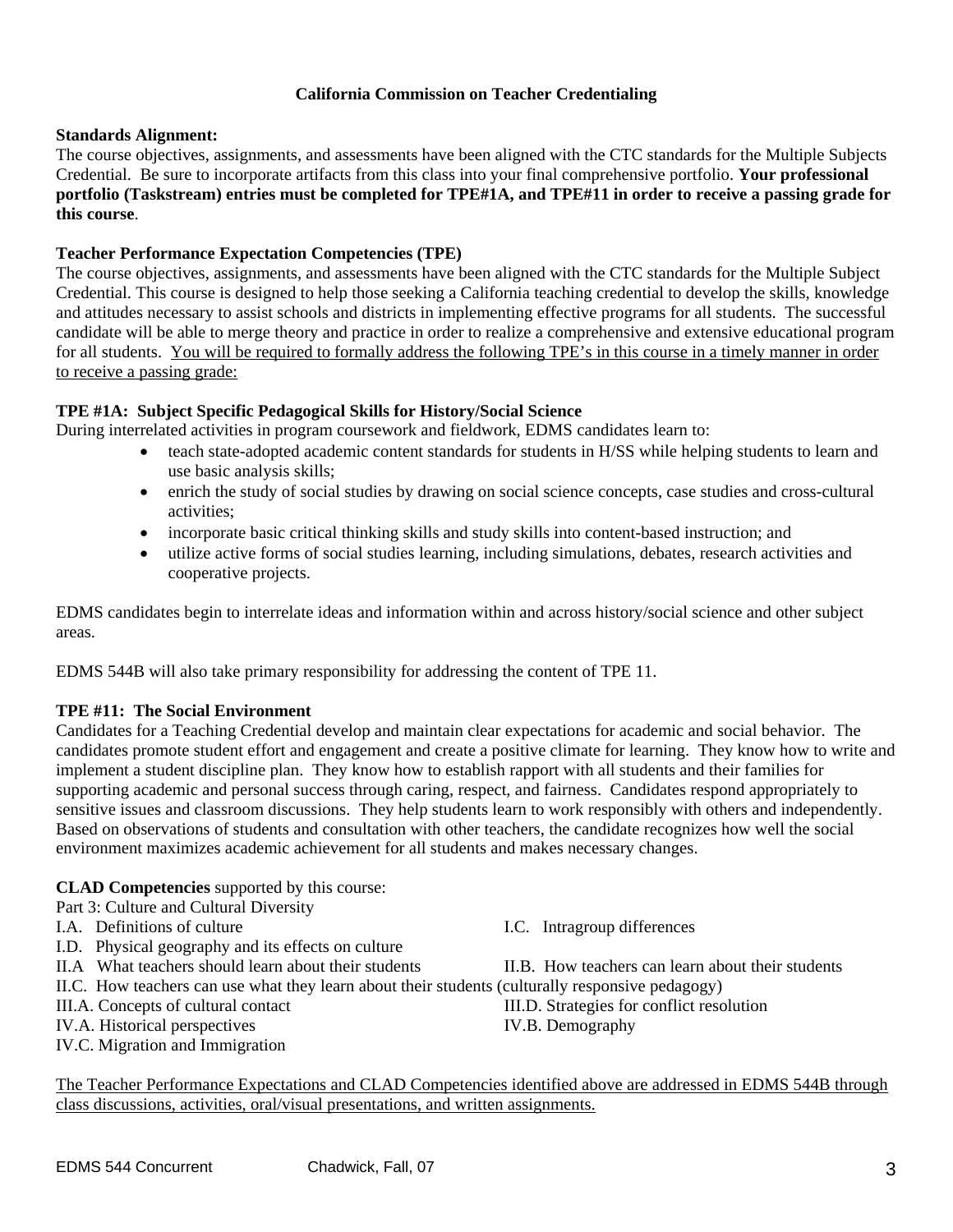*Detailed instructions and rubrics for some course assignments will be handed out in class. These assignments include both individual and group projects.* 

## *Reading Response Journal 15%*

The assigned readings provide an important foundation for your increasing understanding of how to effectively teach social studies. To aid you in remembering the readings, and assist you with meaningful class participation, you are asked to respond to each reading assignment by coming to class with an entry in your reading response journal (Blue Book) summarizing key points from the assigned reading for that day. Response journals will be checked randomly and may be collected at the professor's discretion. Response journals may also be referenced by you to answer openended prompts about assigned readings. Please structure each page with:

- (1) reading identification (T:8, for example),
- (2) key points from the reading (you may include graphics),
- (3) a paragraph toward the bottom that connects the reading to your perspectives/ experience,

(4) one question that the reading assignment prompts you to ask after thinking deeper about the issue.

### *Finding the Social Studies in You! A Physical Model Pass/Fail*

Have you ever tried to explain who you are through six of the social studies disciplines? For this assignment you will reintroduce yourself to a small group in our class by creating a physical model illustrating aspects of you through each of the disciplines. You may use photographs, drawings, cutouts, objects, your imagination, etc. This activity models a way to engage your students, and will demonstrate your awareness of the disciplines. Aim to present for 4-5 minutes.

# **The following assignments will link together and create a well-developed social studies unit:**

# *Literature Connection 15%*

A wealth of children's literature exists that strongly supports the state standards for teaching social studies. This assignment will serve as the introduction to your unit. You will select *one children's literature book* appropriate for the grade level unit you will be developing. You will be required to write a lesson plan that incorporates this book, most likely as the "hook" for the unit you will be developing. You will also be required to present your book (Book Chat) to our class with a handout, and explain how it can be used to advance children's thinking about the key social studies concept of your unit. (more details to come)

# *Community Resource / Field Trip Project 25%*

In this assignment you will explore and share information about a field trip site in San Diego County. By designing a variety of pre, during, and post-trip teaching activities, you will be able to plan an educational (rather than purely recreational) field trip to enhance understandings within your unit (more details to come).

### *Oral History Project*

Collecting oral histories is an exciting way to help children understand that "history" is found all around us and is continually created. In this project, you will conduct an oral history interview about a topic that relates to your social studies unit. In addition, you will *describe* an oral history project for your students addressing the essential issues of your unit.

# *20%*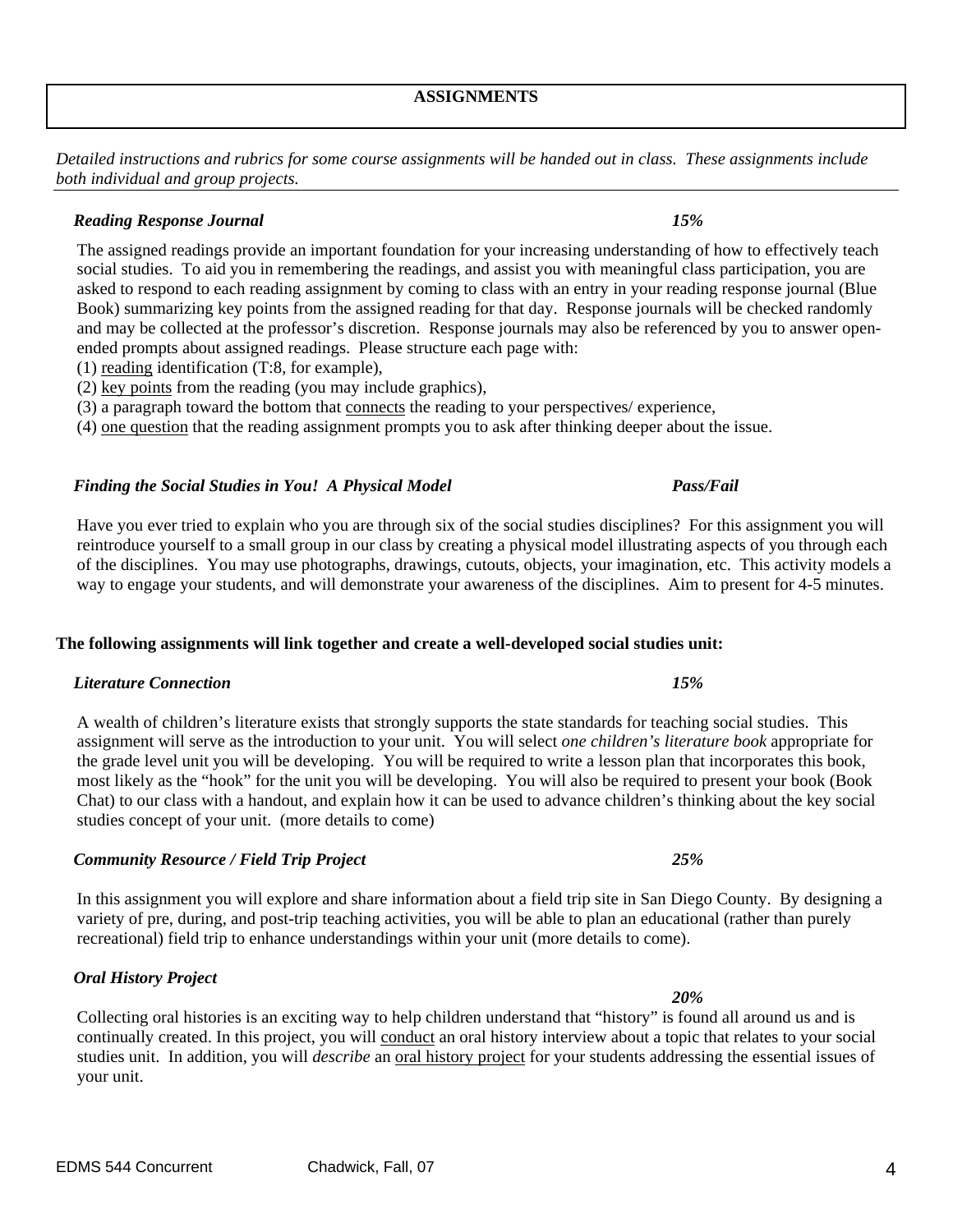To support your own interview, you will bring to class on the designated day a primary source object (artifact, document, photographs, etc.) of significance to the person/topic of the interview. We will then create a "classroom museum".

### *Mock Interview 10%*

Imagine you are at a job interview and were just asked: "How will you teach social studies in your classroom?" Knowing how to teach and structure learning in social studies, and then being able to express your understanding, can be two different abilities. In order to help you eloquently articulate the knowledge you have gained through this course, as well as enhance your educational philosophy, you will participate in a mock interview. Be prepared to describe at least five (5) of the most important concepts or ideas you have learned in EDMS 544. It is suggested that you have quotes from the reading to support your responses.

### *Anticipated Schedule including due dates for assignments will be available first class session (subject to change)*

### **Assignments & Participation Percentage**

| Self Model                                    |     | P/F Intro to social science disciplines  |
|-----------------------------------------------|-----|------------------------------------------|
| Professionalism (includes taskstream entries) | 15% |                                          |
| Reading Response Journal                      |     | 15% Connects to text reading assignments |
| Unit Plan                                     | P/F |                                          |
| <b>Literature Connection</b>                  | 15% |                                          |
| Community Field Trip                          | 25% |                                          |
| Oral History Project                          | 20% |                                          |
| Mock Interview                                | 10% | Summary of class                         |

### **Grading Scale:**

Assignments will be scored (1-4), using rubrics listing specific criteria to be addressed. Rubrics will be sent to students with each assignment. Assignments are weighted as listed above. The Unit Plan is P/F; the extent to which you apply yourself with the plan will allow for more in-depth projects, which are graded. The Self Model is also P/F, and is indicative of your level of professionalism.

### **Exemplary "A" Students**

1. Demonstrate **serious** commitment to their learning, making full use of the learning opportunities available and searching out the implications of their learning for future use.

2. Complete all assignments thoroughly and thoughtfully toward the goal of developing an in-depth social studies unit, receiving 3.5-4.0 averages on all assignments.

3. Make insightful connections between all assignments and their developing overall understanding of social studies concepts; they continually question and examine assumptions in a genuine spirit of inquiry.

4. Students show a high level of achievement of course goals.

### **"B" Students**

1. Simply comply with the course requirements and expectations.

2. Complete all assignments, usually thoroughly and thoughtfully, receiving 2.7 -3.4 average on all assignments.

3. Usually connect assignments to their developing overall understanding of social studies concepts; may be satisfied with accepting their learning as it is received without deeply examining assumptions or seeking a higher level of understanding of the implications.

4. Students show reasonable achievement of course goals.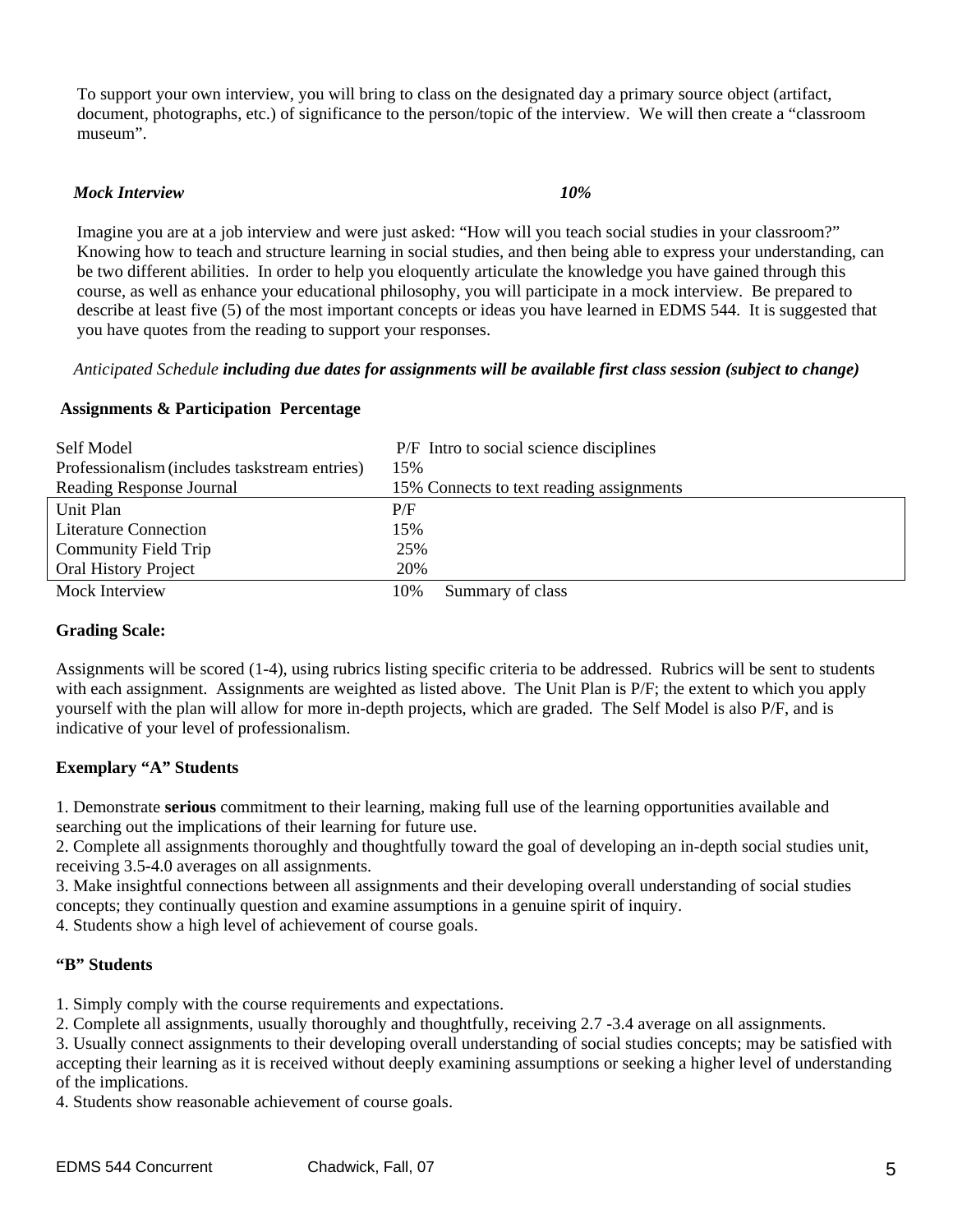### **"C" Students**

1. Demonstrate an inconsistent level of compliance to course requirements and expectations.

2. Complete all assignments with limited thoroughness and thoughtfulness, receiving 1.7-2.6 average on all assignments.

3. Make limited connections between assignments and their developing overall understanding of social studies concepts; may not be open to examining assumptions or implications and may actually dismiss the importance of the understanding of social studies concepts.

4. Attempt, but show limited progress in achieving course goals.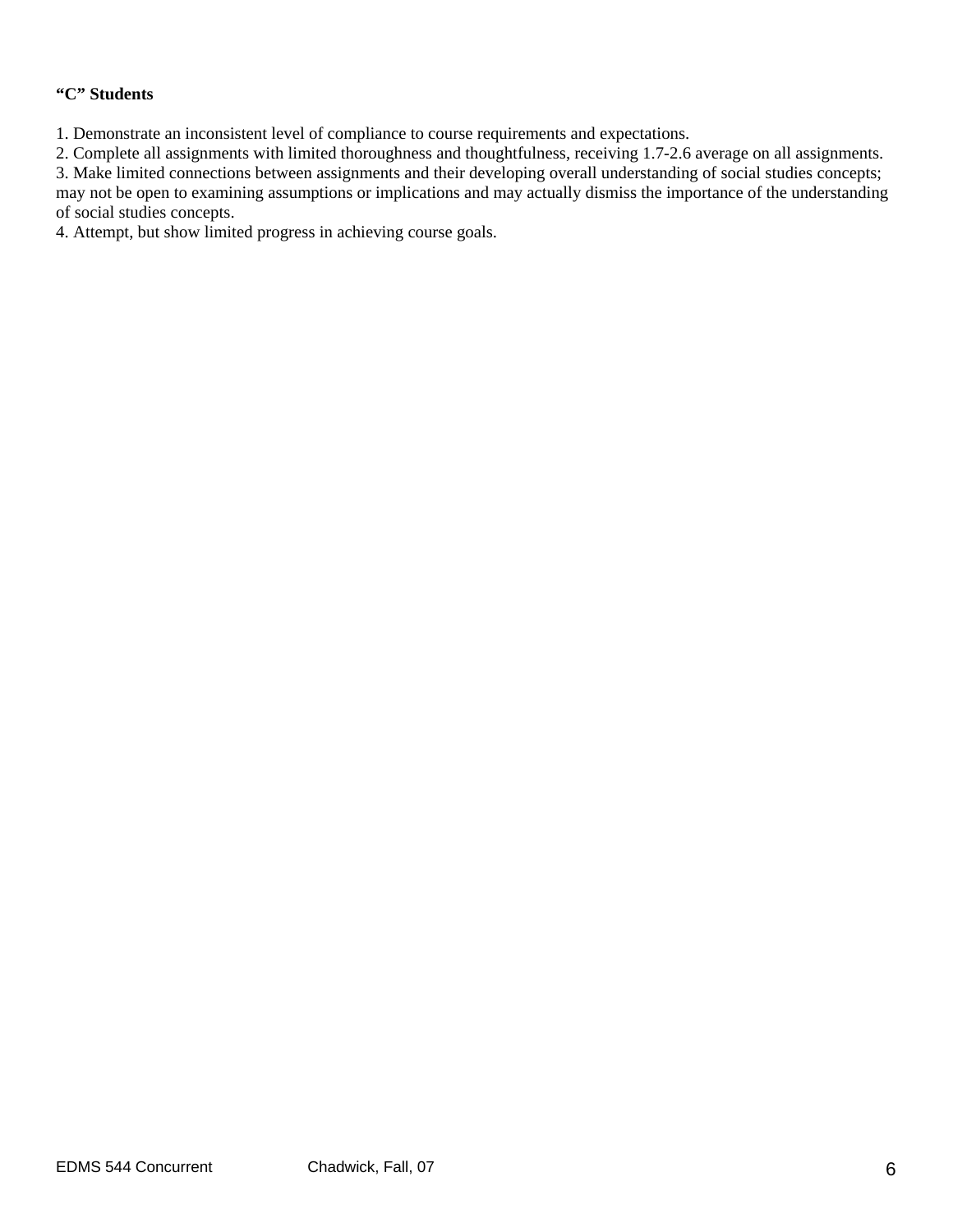### California State University San Marcos COLLEGE OF EDUCATION

### **Mission Statement**

The mission of the College of Education Community is to collaboratively transform public education by preparing thoughtful educators and advancing professional practices. We are committed to diversity, educational equity, and social justice, exemplified through reflective teaching, life-long learning, innovative research, and ongoing service. Our practices demonstrate a commitment to student-centered education, diversity, collaboration, professionalism, and shared governance.

*(adopted by COE Governance Community October, 1997)*

### **Attendance Policy**

Due to the dynamic and interactive nature of courses in the College of Education, all students are expected to attend all classes and participate actively. At a minimum, students must attend more than 80% of class time, or s/he **may not receive a passing grade** for the course at the discretion of the instructor. Individual instructors may adopt more stringent attendance requirements. Should the student have extenuating circumstances, s/he should contact the instructor as soon as possible. *(Approved: 12/19/97)* 

### **Students with Disabilities Requiring Reasonable Accommodations**

Students must be approved for services by providing appropriate and recent documentation to the Office of Disable Student Services (DSS). This office is located in Craven Hall 5205, and can be contacted by phone at (760) 750-4905, or TTY (760) 750-4909. Students authorized by DSS to receive reasonable accommodations should meet with their instructor during office hours or, in order to ensure confidentiality, in a more private setting.

### **Authorization to Teach English Learners**

This credential program has been specifically designed to prepare teachers for the diversity of languages often encountered in California public school classrooms. The authorization to teach English learners is met through the infusion of content and experiences within the credential program, as well as additional coursework. Students successfully completing this program receive a credential with authorization to teach English learners. *(Approved by CCTC in SB 2042 Program Standards, August 02)*

### **CSUSM Academic Honesty Policy**

"Students will be expected to adhere to standards of academic honesty and integrity, as outlined in the Student Academic Honesty Policy. All written work and oral assignments must be original work. All ideas/materials that are borrowed from other sources must have appropriate references to the original sources. Any quoted material should give credit to the source and be punctuated with quotation marks.

Students are responsible for honest completion of their work including examinations. There will be no tolerance for infractions. If you believe there has been an infraction by someone in the class, please bring it to the instructor's attention. The instructor reserves the right to discipline any student for academic dishonesty in accordance with the general rules and regulations of the university. Disciplinary action may include the lowering of grades and/or the assignment of a failing grade for an exam, assignment, or the class as a whole."

Incidents of Academic Dishonesty will be reported to the Dean of Students. Sanctions at the University level may include suspension or expulsion from the University.

### **Plagiarism:**

As an educator, it is expected that each student will do his/her own work, and contribute equally to group projects and processes. Plagiarism or cheating is unacceptable under any circumstances. If you are in doubt about whether your work is paraphrased or plagiarized see the Plagiarism Prevention for Students website http://library.csusm.edu/plagiarism/index.html. If there are questions about academic honesty, please consult the University catalog.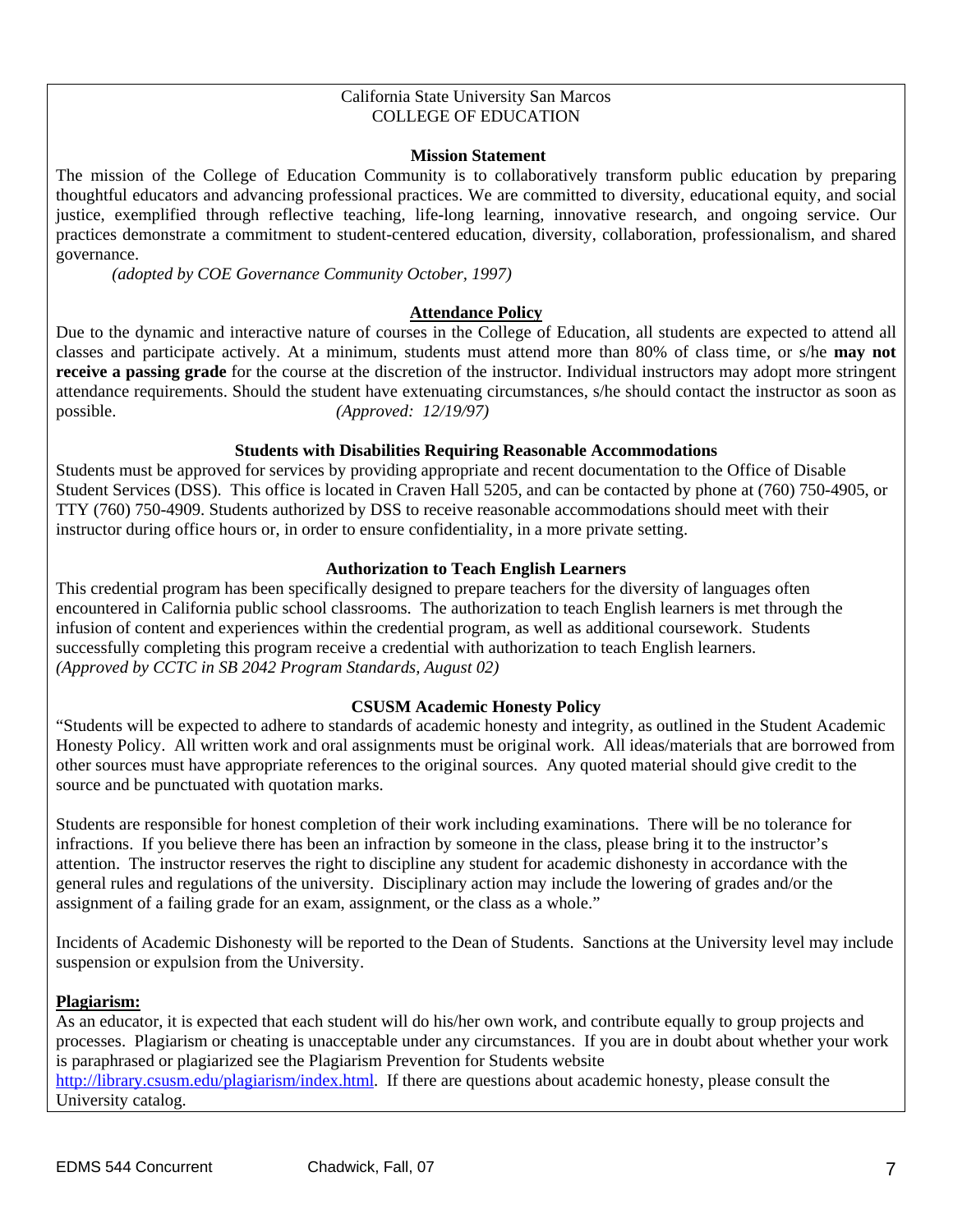# **SB 2042 - AUTHORIZATION TO TEACH ENGLISH LEARNERS COMPETENCIES**

| PART 1:<br><b>LANGUAGE STRUCTURE AND</b><br>FIRST- AND SECOND-LANGUAGE<br><b>DEVELOPMENT</b>                                                       | PART 2:<br><b>METHODOLOGY OF</b><br><b>BILINGUAL, ENGLISH</b><br><b>LANGUAGE DEVELOPMENT,</b><br><b>AND CONTENT INSTRUCTION</b> | PART 3:<br><b>CULTURE AND</b><br><b>CULTURAL DIVERSITY</b>                                             |
|----------------------------------------------------------------------------------------------------------------------------------------------------|---------------------------------------------------------------------------------------------------------------------------------|--------------------------------------------------------------------------------------------------------|
| I. Language Structure and Use:<br><b>Universals and Differences</b><br>(including the structure of English)                                        | I. Theories and Methods of<br><b>Bilingual Education</b>                                                                        | I. The Nature of Culture                                                                               |
| The sound systems of language<br>Α.<br>(phonology)                                                                                                 | А.<br>Foundations                                                                                                               | Definitions of culture<br>А.                                                                           |
| Word formation (morphology)<br>В.                                                                                                                  | Organizational models: What works<br>В.<br>for whom?                                                                            | В.<br>Perceptions of culture                                                                           |
| C.<br>Syntax                                                                                                                                       | C.<br>Instructional strategies                                                                                                  | C.<br>Intra-group differences (e.g., ethnicity,<br>race, generations, and micro-cultures)              |
| Word meaning (semantics)<br>D.                                                                                                                     | II. Theories and Methods for Instruction<br>In and Through English                                                              | D.<br>Physical geography and its effects on<br>culture                                                 |
| Language in context<br>Е.                                                                                                                          | Teacher delivery for both English<br>Α.<br>language development and content<br>instruction                                      | Cultural congruence<br>Е.                                                                              |
| Written discourse<br>F.                                                                                                                            | Approaches with a focus on English<br>В.<br>language development                                                                | II. Manifestations of Culture: Learning<br><b>About Students</b>                                       |
| Oral discourse<br>G.                                                                                                                               | C. Approaches with a focus on content<br>area instruction (specially designed<br>academic instruction delivered in<br>English)  | What teachers should learn about their<br>А.<br>students                                               |
| Nonverbal communication<br>Н.                                                                                                                      | Working with paraprofessionals<br>D.                                                                                            | В.<br>How teachers can learn about their<br>students                                                   |
| Language Change<br>L.                                                                                                                              |                                                                                                                                 | How teachers can use what they learn<br>C.<br>about their students (culturally<br>responsive pedagogy) |
| II. Theories and Factors in First- and<br><b>Second-Language Development</b>                                                                       | III. Language and Content Area<br><b>Assessment</b>                                                                             | <b>III. Cultural Contact</b>                                                                           |
| Historical and current theories and<br>А.<br>models of language analysis that have<br>implications for second-language<br>development and pedagogy | Purpose<br>А.                                                                                                                   | Concepts of cultural contact<br>А.                                                                     |
| <b>B.</b> Psychological factors affecting first- and<br>second-language development                                                                | Methods<br>В.                                                                                                                   | В.<br>Stages of individual cultural contact                                                            |
| Socio-cultural factors affecting first- and<br>C.<br>second-language development                                                                   | C. State mandates                                                                                                               | C. The dynamics of prejudice                                                                           |
| Pedagogical factors affecting first- and<br>D.<br>second-language development                                                                      | Limitations of assessment<br>D.                                                                                                 | Strategies for conflict resolution<br>D.                                                               |
| Political factors affecting first- and<br>Е.<br>second-language development                                                                        | Е.<br><b>Technical concepts</b>                                                                                                 | IV. Cultural Diversity in U.S. and CA                                                                  |
|                                                                                                                                                    |                                                                                                                                 | <b>Historical perspectives</b><br>Α.                                                                   |
|                                                                                                                                                    |                                                                                                                                 | Demography<br>В.                                                                                       |
|                                                                                                                                                    |                                                                                                                                 | Migration and immigration<br>C.                                                                        |